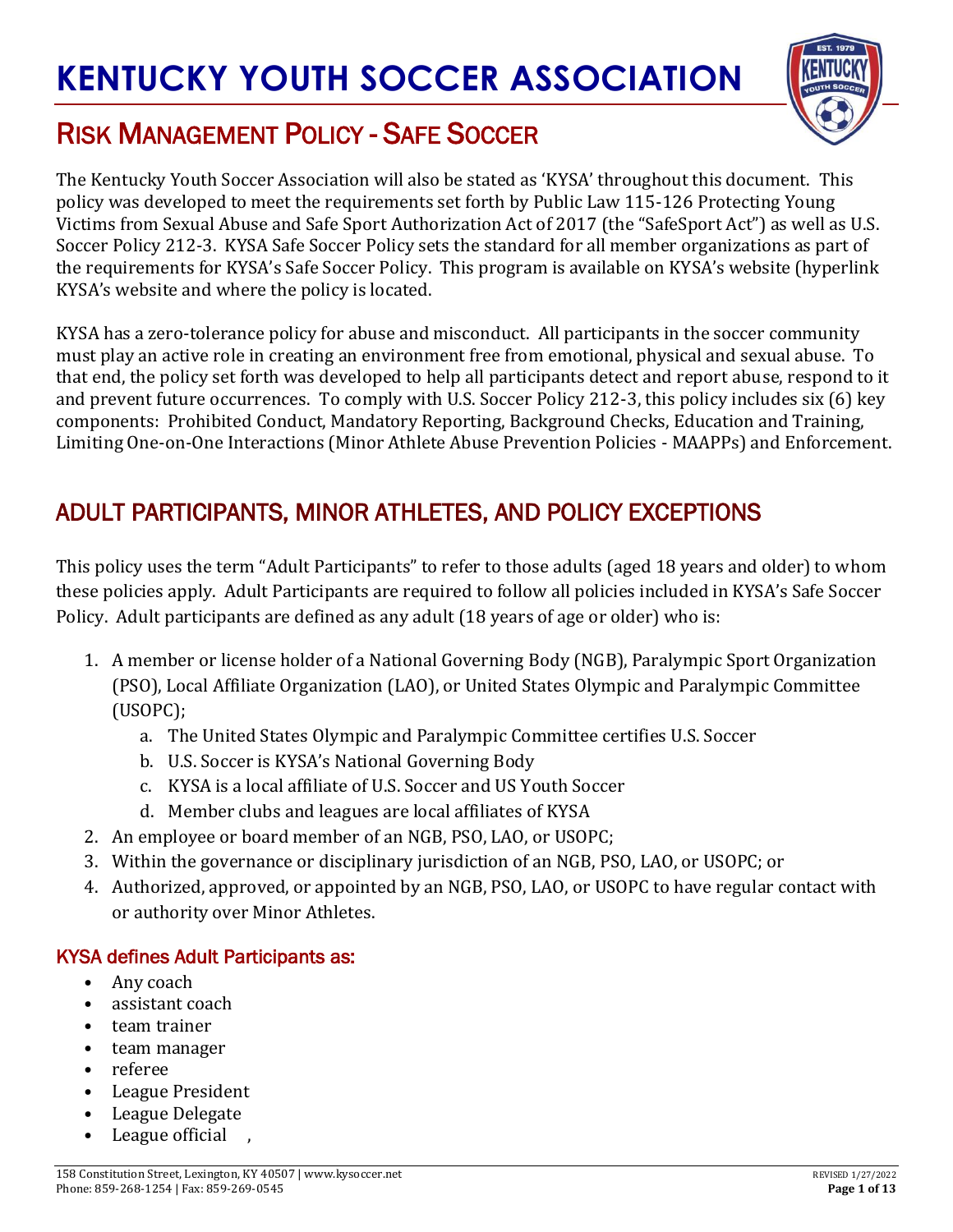

## RISK MANAGEMENT POLICY - SAFE SOCCER

- League representative
- Club President
- Club Delegate
- Club official
- Club representative
- KYSA administrator
- KYSA Board of Directors member
- contract labor employee

or any other individual over the age of 18 seeking affiliation with KYSA or KYSA affiliated leagues whom has direct or indirect contact or influence on a youth player.

Many aspects of this policy are issued to protect "Minor Athletes'' who participate in KYSA's programming. A Minor Athlete is an amateur athlete under 18 years of age who participates in, or participated within the previous 12 months in, an event, program, activity, or competition that is part of, or partially or fully under the jurisdiction of, an NGB, PSO, USOPC, or LAO. Although this policy focuses in many areas on concerns unique to Minor Athletes, these may be applicable and are designed to protect participants of all ages.

Please note that a "Close in Age" Exception exists within the different components of this policy. This exception applies to certain policies and allows for "In-Program" contact between an Adult Participant and a Minor Athlete if:

- The Adult Participant has no authority over the Minor Athlete; and
- The Adult Participant is not more than four (4) years older than the Minor Athlete.

There are also exceptions for Adult Participant Personal Care Assistants or (PCA) working with a Minor Athlete. A PCA is an individual who assists an athlete who requires help with the activities of daily living or in preparation for athletic participation. This support can be provided by a Guide for Blind or visually impaired athletes, or can include assistance with transfer, dressing, showering, medication administration, and using the restroom. When assisting a Minor Athlete, PCAs must be authorized by the athlete's parent/guardian. For a PCA to be considered an Adult Participant, the PCA must have Regular Contact with additional Minor Athlete(s) besides the Minor Athlete for whom they provide care, or the PCA must be hired by KYSA or a member organization. In these circumstances, the following requirements must be met before a PCA Exception will be granted:

- The Minor Athlete's parent/guardian must provide written consent to KYSA or the member organization for the PCA to provide care/work with their Minor Athlete; and
- The PCA must complete the required training as defined in the Education and Training Policy; and
- The PCA must meet all Check requirements of the SA or the member organization.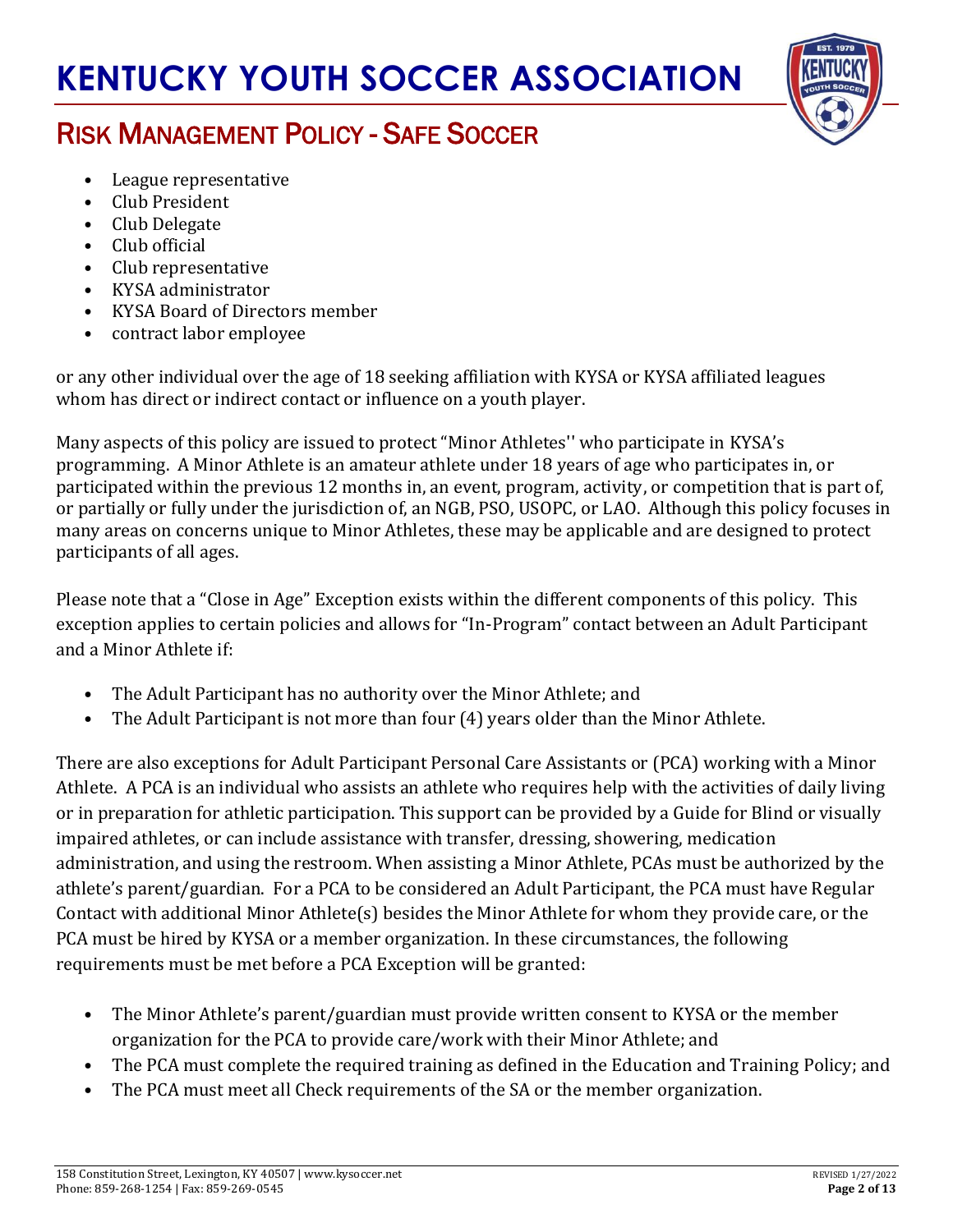

## RISK MANAGEMENT POLICY - SAFE SOCCER

Further, Adult Participants with a dual role or relationship with a minor creates an exception to certain policies set forth within this document. A "Dual Relationship" exception exists when:

- An Adult Participant has a dual role or relationship with a Minor Athlete. The exception requires written consent of the Minor Athlete's parent/guardian at least annually.
- Many of the exceptions require parent/guardian consent.
- Examples of a dual role relationship can include, but is not limited to:
	- o Adult Participant who is a Parent/Guardian of a minor athlete;
	- o Adult Participant who is an Aunt/Uncle of a minor athlete; or
	- o Adult Participant who is a family friend of a minor athlete.

"In Program" contact includes sanctioned events and facilities, but it also applies more broadly to sportrelated interactions, and is defined as:

• Any contact (including communications, interactions, or activities) between an Adult Participant and any Minor Athlete(s) related to participation in sport.

Examples of in-program contact include, but are not limited to: competition, practices, camps/clinics, training/instructional sessions, pre/post game meals or outings, team travel, review of game film, teamor sport-related relationship building activities, celebrations, award ceremonies, banquets, team- or sport-related fundraising or community service, sport education, or competition site visits.

## PROHIBITED CONDUCT

It should be noted that all defined Adult Participants and Minor Athletes of KYSA's programming are subject to specific prohibited conduct as outlined and defined in the U.S. Center for SafeSport'[s](https://uscenterforsafesport.org/wp-content/uploads/2020/03/2020-SafeSport-Code-04.01.20.pdf) [SafeSport](https://uscenterforsafesport.org/wp-content/uploads/2020/03/2020-SafeSport-Code-04.01.20.pdf)  [Code.](https://uscenterforsafesport.org/wp-content/uploads/2020/03/2020-SafeSport-Code-04.01.20.pdf) Prohibited behaviors include harassment, sexual harassment, racial, religious, or national origin harassment, child sex abuse, sexual misconduct, emotional misconduct, physical misconduct, bullying and hazing. All Adult Participants have an obligation to cooperate in any investigation of a complaint of misconduct, including providing all information concerning the complaint. Failure to do so may be a direct violation of this policy. Any violation of this Prohibited Conduct Policy by Adult Participants or Minor Athletes may subject the individual to disciplinary action and KYSA prohibits any retaliation against individuals making good faith reports of misconduct, including potential violations of this Prohibited Conduct Policy by Adult Participants for Minor Athletes.

1. **Harassment** - repeated and/or severe conduct that causes fear, humiliation or annoyance, offends or degrades, creates a hostile environment, or reflects discriminatory bias in an attempt to establish dominance, superiority or power over an individual or group based on age, race, ethnicity, culture, religion, national origin, or mental or physical disability; or any act or conduct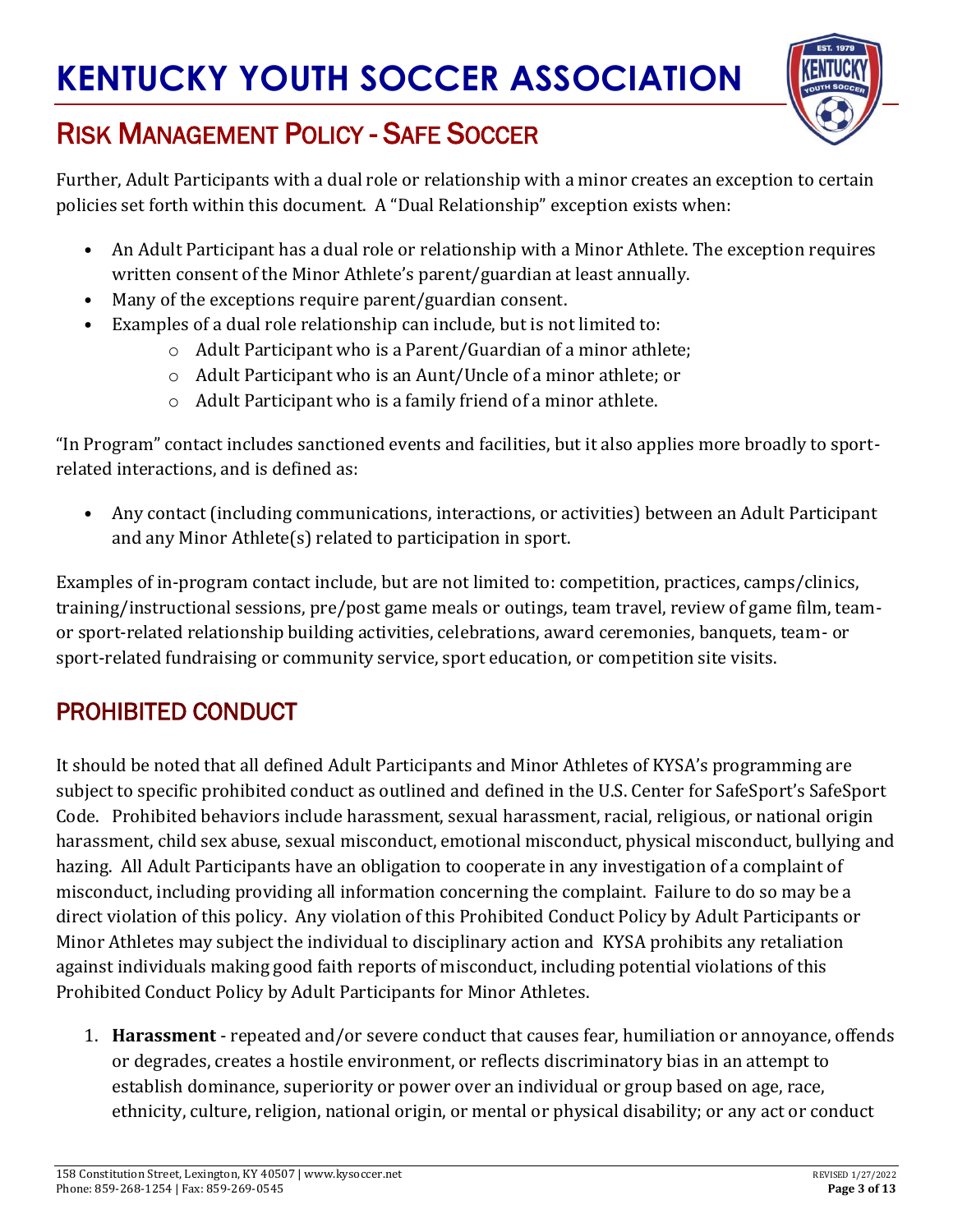

## RISK MANAGEMENT POLICY - SAFE SOCCER

described as harassment under federal or state law.

- 2. **Sexual Harassment** any unwelcome sexual advance, request for sexual favors, or other unwanted conduct of a sexual nature, whether verbal, non-verbal, graphic, physical, or otherwise. Sexual harassment can also include harassment related to gender, sexual orientation, gender identity, or gender expression, which may include acts of aggression, intimidation, or hostility, whether verbal or non-verbal, graphic, physical, or otherwise, even if the acts do not involve conduct of a sexual nature.
- 3. **Racial, Religious or National Origin Harassment -** includes any verbal, written or physical act in which race, religion, or national origin is used or implied in a manner which makes a reasonable person uncomfortable in the environment. Examples include but are not limited to: jokes, which include reference to race, religion or national origin; the display of objects or pictures which adversely reflect on a person's race, religion or national origin; or use of pejorative or demeaning language regarding a person's race, religion or national origin.
- 4. **Child Sexual Abuse** any sexual activity with a child is prohibited. This includes sexual contact with a child that is accomplished by deception, manipulation, force or threat of force, regardless of the age of the participants, and all sexual interactions between an adult and a child, regardless of whether there is deception, or the child understands the sexual nature of the activity.
- 5. **Sexual Misconduct -** any sexual interaction between an athlete and an individual with evaluative, direct, or indirect authority is prohibited. Such relationships involve an imbalance of power and are likely to impair judgment or be exploitative. This section does not apply to a pre-existing relationship between two spouses or life partners.
- 6. **Emotional Misconduct** a pattern of deliberate, non- contact behavior that has the potential to cause emotional or psychological harm to another person. Non-contact behaviors include verbal acts, physical acts, or acts that deny attention or support; or any act or conduct described as emotional abuse or misconduct under federal or state law (e.g. child abuse, child neglect). Emotional misconduct does not include professionally accepted coaching methods of skill enhancement, physical conditioning, team building, appropriate discipline or improving athletic performance.
- 7. **Physical Misconduct -** is defined as contact or non-contact conduct that results in, or reasonably threatens to, cause physical harm to another person; or any act or conduct described as physical abuse or misconduct under federal or state law (e.g. child abuse, child neglect, assault). Physical misconduct does not include professionally accepted coaching methods of skill enhancement, physical conditioning, team building, appropriate discipline or improving athletic performance.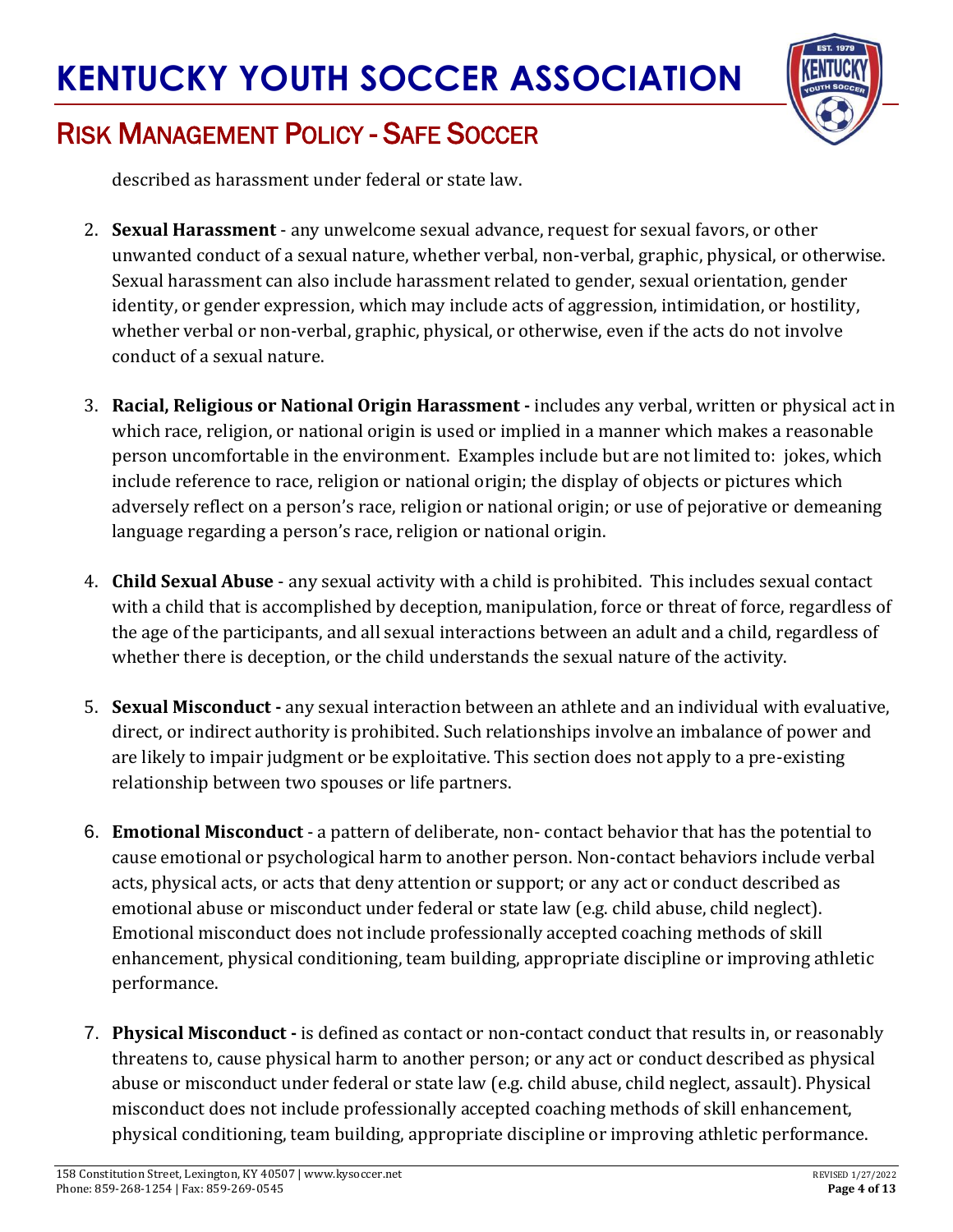

## RISK MANAGEMENT POLICY - SAFE SOCCER

For example, hitting and punching are well-regulated forms of contact in combat sports but have no place in soccer.

- 8. **Bullying**  intentional, persistent and repeated pattern of committing or willfully tolerating physical and non- physical behaviors that are intended, or have the reasonable potential, to cause fear, humiliation or physical harm in an attempt to socially exclude, diminish or isolate the targeted athlete(s), as a condition of membership are prohibited. Bullying does not include group or team behaviors that (a) are meant to establish normative team behaviors, or (b) promote team cohesion.
- 9. **Hazing**  coercing, requiring, forcing, or willfully tolerating any humiliating, unwelcome or dangerous activity that serves as a condition for (a) joining a group, or (b) being socially accepted by a group's members are prohibited. Hazing does not include group or team activities that (a) are meant to establish normative team behaviors, or (b) promote team cohesion.

### MANDATORY REPORTING

All Adult Participants of KYSA are mandatory reporters of any known or suspected child abuse. All reports must be made to the appropriat[e](http://childwelfare.gov/topics/responding/reporting/how/) [law enforcement authorities](http://childwelfare.gov/topics/responding/reporting/how/) (link to correct authorities) within 24 hours; the abuse does not need to be confirmed. Adult Participants should never seek to conduct their own investigations.

KYSA does not tolerate retaliation of any kind. Any Adult Participant or Minor Athlete who makes a good faith report will not be subject to retaliation, including harassment, as a result of making a report. The SafeSport Act of 2017 also includes qualified immunity for good faith reports. The obligation to report is not always satisfied by making an initial report and an Adult Participant is required to report supplemental information of which he/she becomes aware that may be relevant in a pending investigation.

As KYSA is now required to have a mechanism for all individuals (adults and minors) to report abuse, all are encouraged to utilize the "Report An Incident" feature with the KYSA digital compliance platform. Regardless of the method for reporting any known or suspected child abuse, all Adult Participants of KYSA are also required to report the information to KYSA.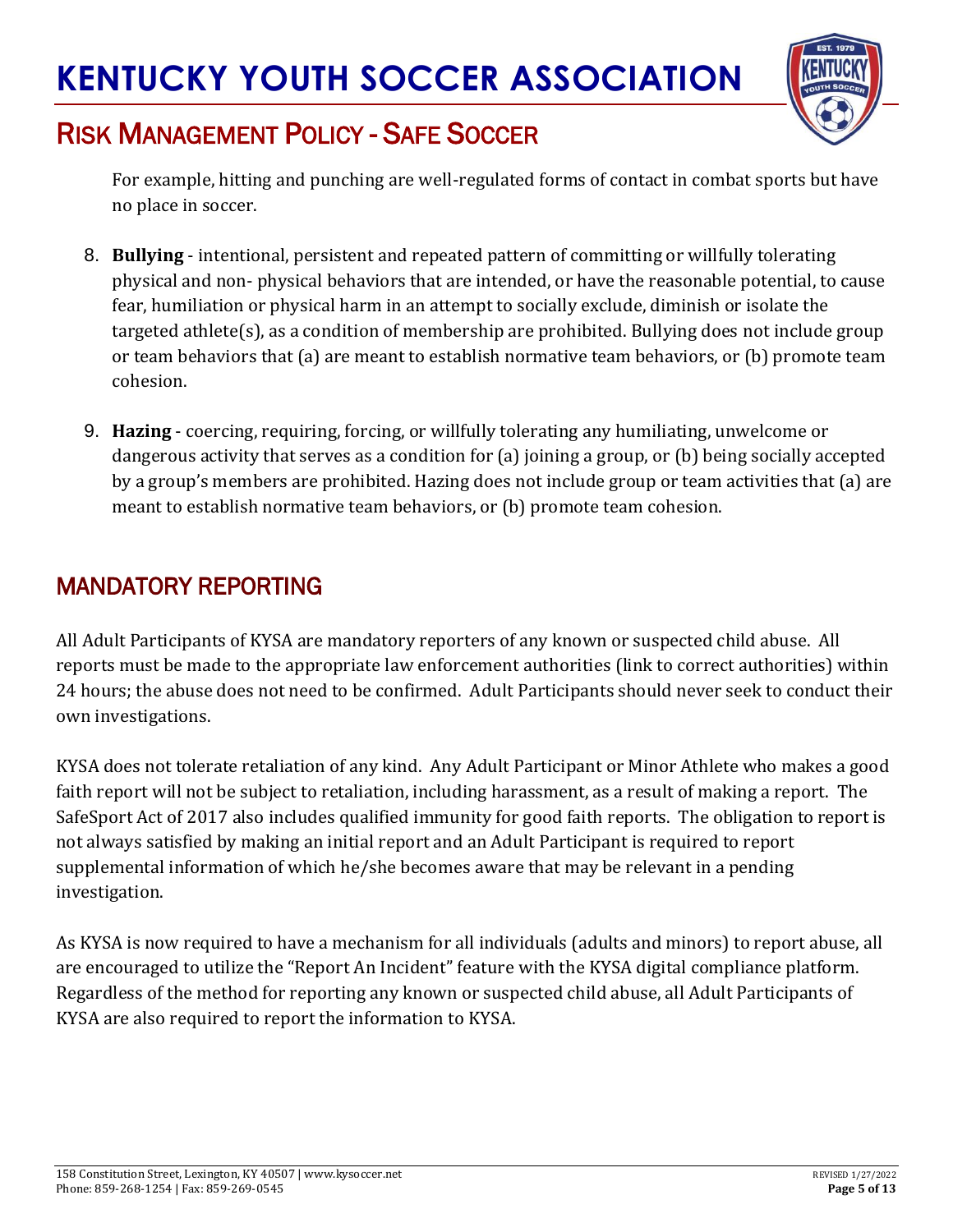

## RISK MANAGEMENT POLICY - SAFE SOCCER

### BACKGROUND CHECKS

Pursuant to U.S. Soccer Policy 212-3, KYSA's Background Check Policy is in place to set forth requirements pertaining to appropriate background checks. This Background Check Policy does not apply to individuals under 18 years of age. All Adult Participants shall be known collectively as "Adult Applicant" for the purposes of the Background Check Policy.

Any athlete, referee, coach, or otherwise, who is under the lesser of (1) the age of 18, or (2) the age of majority in the applicable state and who is participating in KYSA sanctioned activities and competitions, will be known as a "Minor Athlete" for the purposes of the Background Check Policy.

Every Adult Applicant is required to apply for a background Check every two (2) years by using the KYSA digital compliance platform by the earlier of 1) prior to regular contact with a Minor Athletes; or 2) within the first 45 days of the Adult Applicant taking on the role giving them access to Minor Athletes.

A comprehensive background Check, including a national search, national sex offender search (50 states plus U.S. territories) and 7-year county of residence criminal record search will be conducted on every Adult Applicant submitted every two (2) seasonal years valid through July 31 biennially. In addition, all Adult Applicants should be vetted against SA's suspension database, U.S. Soccer's disqualification list and th[e](https://uscenterforsafesport.org/response-and-resolution/disciplinary-database/) [SafeSport Centralized Disciplinary Database.](https://uscenterforsafesport.org/response-and-resolution/disciplinary-database/) The complete KYSA Background Check Policy is available here.

### EDUCATION & TRAINING

The following Adult Participants must complete the *SafeSport Trained* Course through the KYSA digital compliance platform:

- Adult Participants who have regular contact with any amateur athlete(s) who is a minor;
- Adult Participants who have authority over any amateur athlete(s) who is a minor; or
- Adult Participants who are an employee or board member of KYSA or its direct and indirect members.

Adult Participants, who are medical providers required to take training, can take the Health Professionals Course in lieu of the *SafeSport Trained* Course when available.

Adult Participants must complete this training:

• Before regular contact with an amateur athlete who is a minor begins; and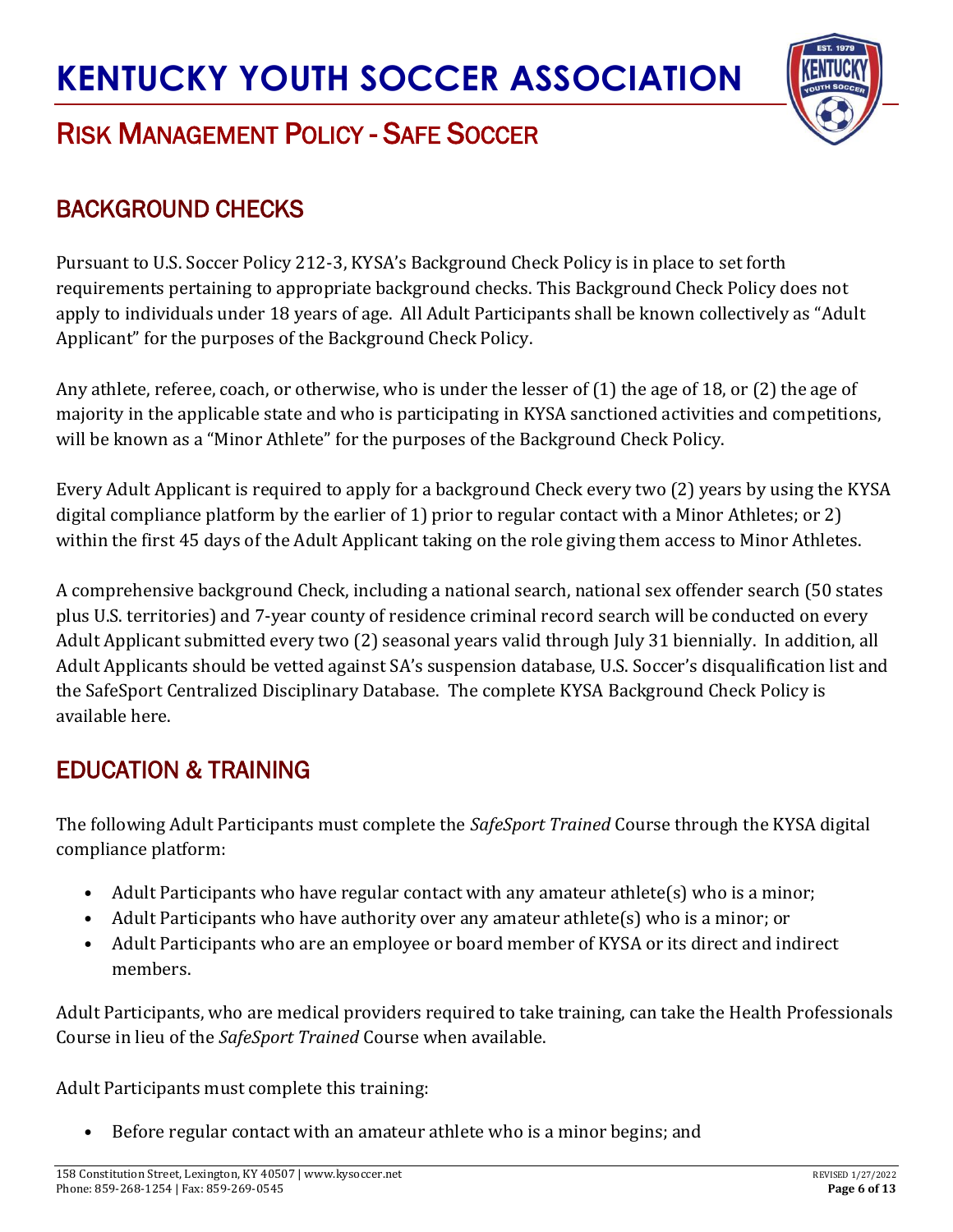

## RISK MANAGEMENT POLICY - SAFE SOCCER

• Within the first 45 days of either initial membership or upon beginning a new role subjecting the adult to this policy.

#### Refresher Training

The above listed Adult Participants must complete a refresher course on an annual basis, beginning the calendar year after completing the *SafeSport Trained* Course. Every four (4) years, Adult Participants will complete the *SafeSport Trained* Course training. Medical providers can take the Health Professionals Course in lieu of the *SafeSport Trained* Course and are required to take the refresher courses on an annual basis if they meet the criteria.

#### Additional Adult Participant Training Requirements

#### Minor Athlete Training

KYSA strongly encourages all Minor Athletes, subject to parental consent, to take the U.S. Center for SafeSport Youth Athlete Training on an annual basis. A parent/guardian must first create an account a[t](http://www.athletesafety.org/) [www.athletesafety.org](http://www.athletesafety.org/) in order to give consent for their child to access the free training and select the appropriate module for their child's age.

#### Parent Training

KYSA strongly encourages all parents/guardians of Minor Athletes to take the U.S. Center for SafeSport Parent's Guide to Misconduct in Sport Training on an annual basis. The free training is available a[t](http://www.athletesafety.org/) [www.athletesafety.org.](http://www.athletesafety.org/) An online Parent Toolkit is also available.

*Exemptions from this Education & Training Policy may be made on a case-by-case basis for victims/survivors. Requests may be made directly to the U.S. Center for SafeSport at [exemptions@safesport.org](mailto:exemptions@safesport.org) .*

### REQUIRED POLICIES FOR ONE-ON-ONE INTERACTIONS

KYSA recognizes that youth-adult relationships can be healthy and valuable for development. Policies on one-on-one interactions protect children while allowing for these beneficial relationships. As child sexual abuse is often perpetrated in isolated, one-on-one situations, it is critical that organizations limit such interactions between youth and adults and implement programs that reduce the risk of sexual abuse.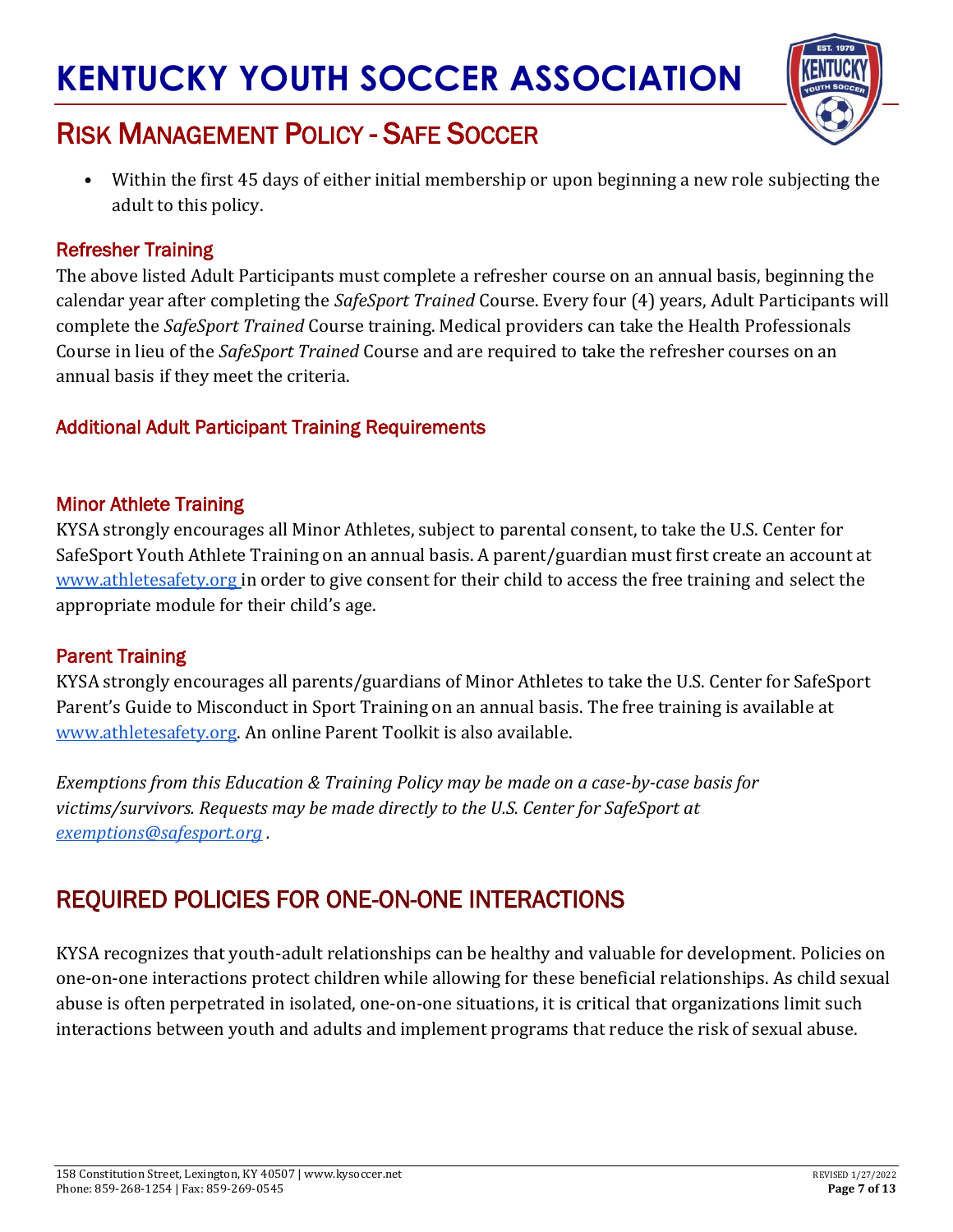

## RISK MANAGEMENT POLICY - SAFE SOCCER

### ONE-ON-ONE INTERACTIONS

#### Observable and Interruptible

All one-on-one In-Program Contact between an Adult Participant and a Minor Athlete must be observable and interruptible, except in emergency circumstances. The exceptions below may apply to specific policies, and if the exceptions apply, they are listed in the policy. These exceptions also apply to all oneon-one In-Program Contact not specifically addressed in other policies:

- When a Dual Relationship exists; or
- When the Close-in-Age Exception applies; or
- If a Minor Athlete needs an Adult Participant Personal Care Assistant, and:
	- (1) the Minor Athlete's parent/guardian has provided written consent to the Organization for the Adult Participant Personal Care Assistant to work with the Minor Athlete; and
	- (2) the Adult Participant Personal Care Assistant has complied with the Education & Training Policy; and
	- (3) the Adult Participant Personal Care Assistant has complied with the KYSA''s background check policy; or
- In other circumstances specifically addressed in this policy that allow for certain one-on-one interactions if KYSA receives parent/ guardian consent.

### MEETINGS AND TRAINING SESSIONS

#### Observable and Interruptible

Adult Participants must follow the one-on-one interaction policy in all meetings and training sessions where Minor Athlete(s) are present.

#### Individual Training Sessions

One-on-one, In-Program, individual training sessions must be observable and interruptible except if:

- A Dual Relationship exists; or
- The Close-in-Age Exception applies; or
- If a Minor Athlete needs a Personal Care Assistant, and:
	- (1) the Minor Athlete's parent/guardian has provided written consent to the Organization for the Adult Participant Personal Care Assistant to work with the Minor Athlete; and
	- (2) the Adult Participant Personal Care Assistant has complied with the Education & Training Policy; and
	- (3) the Adult Participant Personal Care Assistant has complied with the KYSA's background check policy.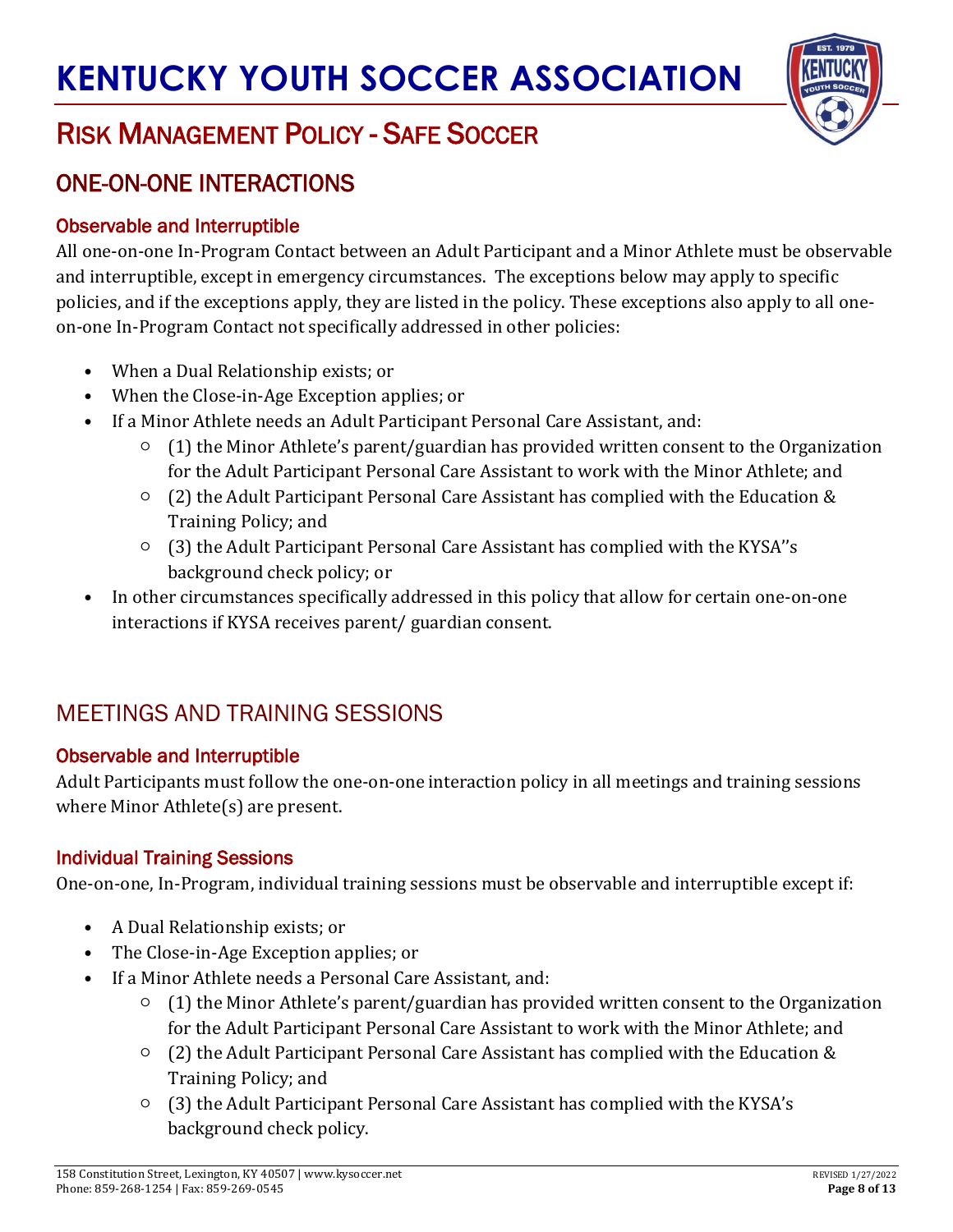

## RISK MANAGEMENT POLICY - SAFE SOCCER

The Adult Participant providing the individual training session must receive advance, written consent from the Minor Athlete's parent/guardian at least annually, which can be withdrawn at any time; and parents/guardians must be allowed to observe the individual training session.

#### Meetings with Licensed Mental Health Care Professionals and Health Care Providers (Other Than Athletic Trainers)

If a licensed mental health care professional or licensed health care provider meets one-on-one with a Minor Athlete at a sanctioned event or a facility, which is partially or fully under KYSA's jurisdiction, the meeting must be observable and interruptible except:

- If the door remains unlocked; and
- Another adult is present at the facility and notified that a meeting is occurring, although the Minor Athlete's identity needs not be disclosed; and
- KYSA is notified that the provider will be meeting with a Minor Athlete; and
- The provider obtains consent consistent with applicable laws and ethical standards, which can be withdrawn at any time.

### ATHLETIC TRAINING MODALITIES, MASSAGES, AND RUBDOWNS

#### Athletic Training Modality, Massage, or Rubdown

All In-Program athletic training modalities, massages, or rubdowns of a Minor Athlete must:

- Be observable and interruptible; and
- Have another Adult Participant physically present for the athletic training modality, massage, or rubdown; and
- Have documented consent as explained in subsection (2) below; and
- Be performed with the Minor Athlete fully or partially clothed, ensuring that the breasts, buttocks, groin, or genitals are always covered; and
- Allow parents/guardians in the room as an observer, except for competition or training venues that limit credentialing.

#### **Consent**

Consent must be obtained at least annually from Minor Athletes' parents guardians before providing any athletic training modalities, massages, or rubdowns. Minor Athletes or their parents/guardians can withdraw consent at any time.

### LOCKER ROOMS AND CHANGING AREAS

#### Observable and Interruptible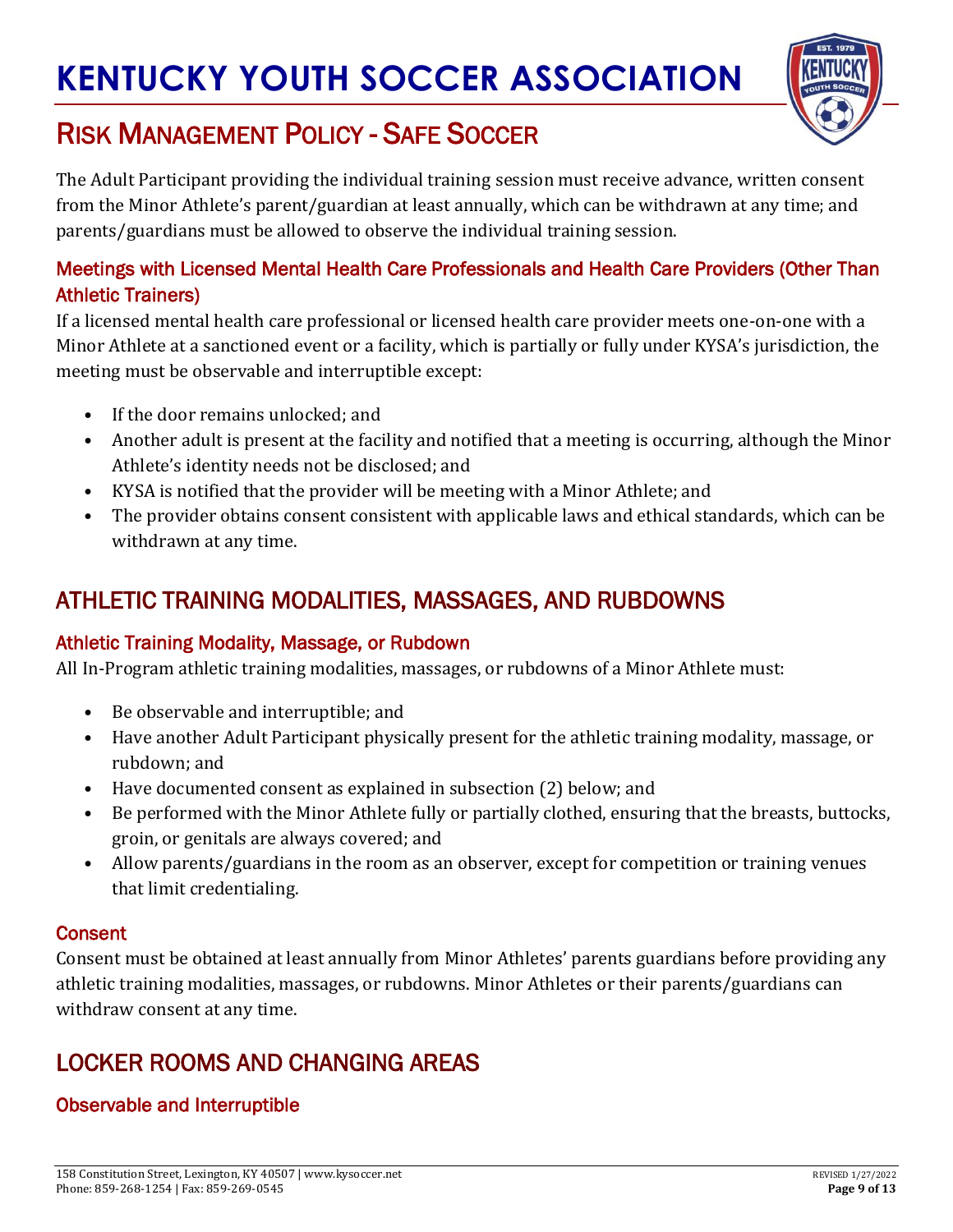

# RISK MANAGEMENT POLICY - SAFE SOCCER

Adult Participants must ensure that all In-Program Contact with Minor Athlete(s) in a locker room, changing area, or similar space where Minor Athlete(s) are present is observable and interruptible, except if:

- A Dual Relationship exists; or
- The Close-in-Age Exception applies; or
- If a Minor Athlete needs an Adult Participant Personal Care Assistant, and:
	- (1) the Minor Athlete's parent/guardian has provided written consent to the Organization for the Adult Participant Personal Care Assistant to work with the Minor Athlete; and
	- $\circ$  (2) the Adult Participant Personal Care Assistant has complied with the Education & Training Policy; and
	- $\circ$  (3) the Adult Participant Personal Care Assistant has complied with the KYSA''s background check policy.

#### Conduct in Locker Rooms, Changing Areas, and Similar Spaces

No Adult Participant or Minor Athlete can use the photographic or recording capabilities of any device in locker rooms, changing areas, or any other area designated as a place for changing clothes or undressing.

- Adult Participants must not change clothes or behave in a manner that intentionally or recklessly exposes their breasts, buttocks, groins, or genitals to a Minor Athlete.
- Adult Participants must not shower with Minor Athletes unless:
	- o The Adult Participant meets the Close-in-Age Exception; or
	- o The shower is part of a pre- or post-activity rinse while wearing swimwear.

Parents/guardians may request in writing that their Minor Athlete(s) not change or shower with Adult Participant(s) during In-Program Contact. KYSA and the Adult Participant(s) shall abide by this request.

#### Media and Championship Celebrations in Locker Rooms

KYSA may permit recording or photography in locker rooms for the purpose of highlighting a sport or athletic accomplishment if:

- Parent/legal guardian consent has been obtained; and
- KYSA approves the specific instance of recording or photography; and
- Two (2) or more Adult Participants are present; and
- Everyone is fully clothed.

#### Personal Care Assistants

Adult Participant Personal Care Assistants are permitted to be with and assist Minor Athlete(s) in locker rooms, changing areas, and similar spaces where other Minor Athletes are present, if they meet the requirements above.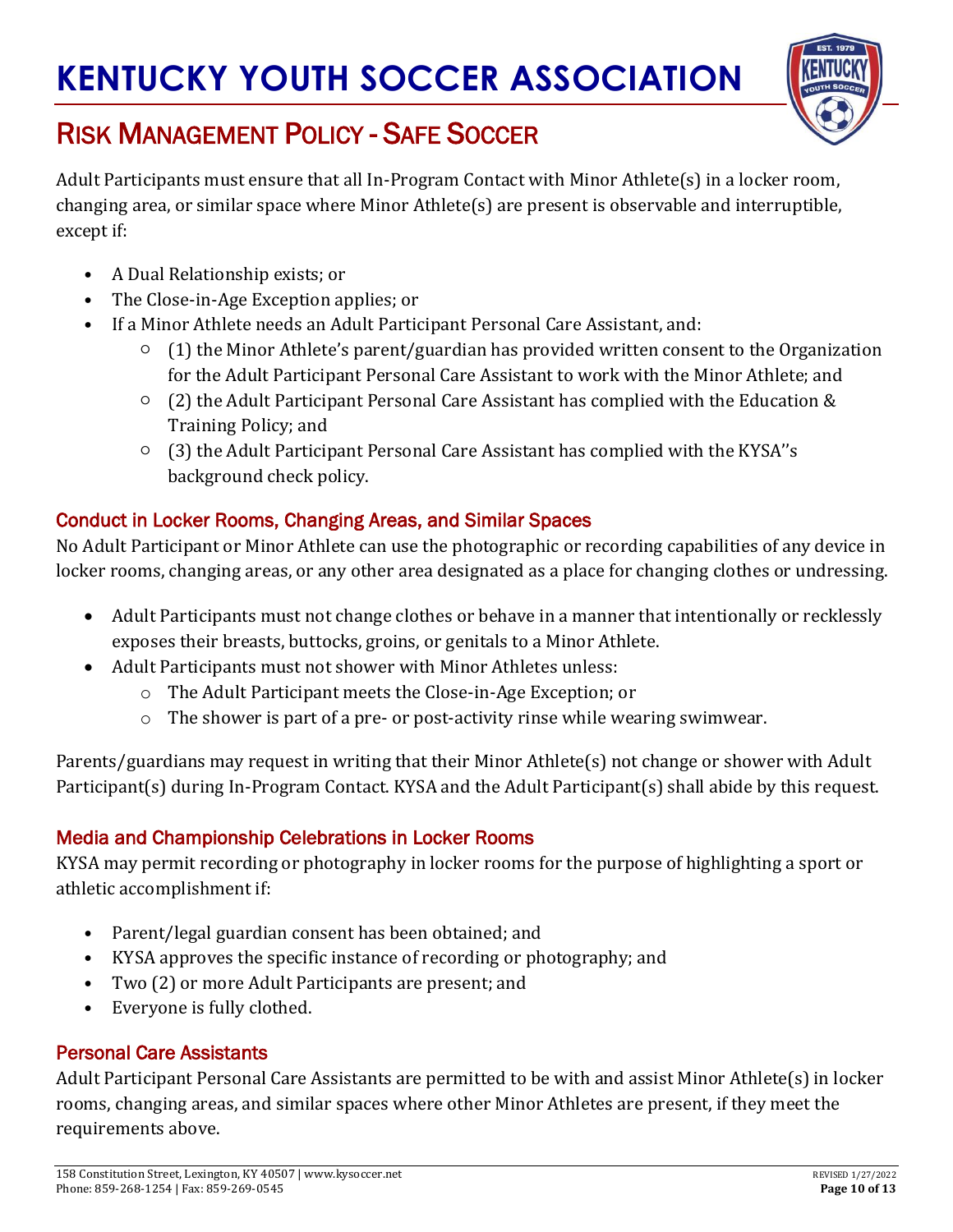

## RISK MANAGEMENT POLICY - SAFE SOCCER

#### Availability and Monitoring of Locker Rooms, Changing Areas, and Similar Spaces

KYSA will provide a private or semi-private place for Minor Athletes that need to change clothes or undress at sanctioned events or facilities partially or fully under KYSA's jurisdiction.

KYSA will monitor the use of locker rooms, changing areas, and similar spaces to ensure compliance with these policies at sanctioned events or facilities partially or fully under the KYSA's jurisdiction.

### ELECTRONIC COMMUNICATIONS

#### Open and Transparent

All one-on-one electronic communications between an Adult Participant and a Minor Athlete must be Open and Transparent except:

- When a Dual Relationship exists; or
- When the Close-in-Age Exception applies.;or
- If a Minor Athlete needs a Personal Care Assistant, and:
	- $\circ$  (1) the Minor Athlete's parent/guardian has provided written consent to the Organization for the Adult Participant Personal Care Assistant to work with the Minor Athlete; and
	- (2) the Adult Participant Personal Care Assistant has complied with the Education & Training Policy; and
	- (3) the Adult Participant Personal Care Assistant has complied with the KYSA''s background check policy.

Open and Transparent means that the Adult Participant copies or includes the Minor Athlete's parent/guardian, another adult family member of the Minor Athlete, or another Adult Participant.

If a Minor Athlete communicates with the Adult Participant first, the Adult Participant must follow this policy if the Adult Participant responds.

Only platforms that allow for Open and Transparent communication may be used to communicate with Minor Athletes.

#### Team Communication

When an Adult Participant communicates electronically to the entire team or any number of Minor Athletes on the team, the Adult Participant must copy or include another Adult Participant or the Minor Athletes' parents/guardians.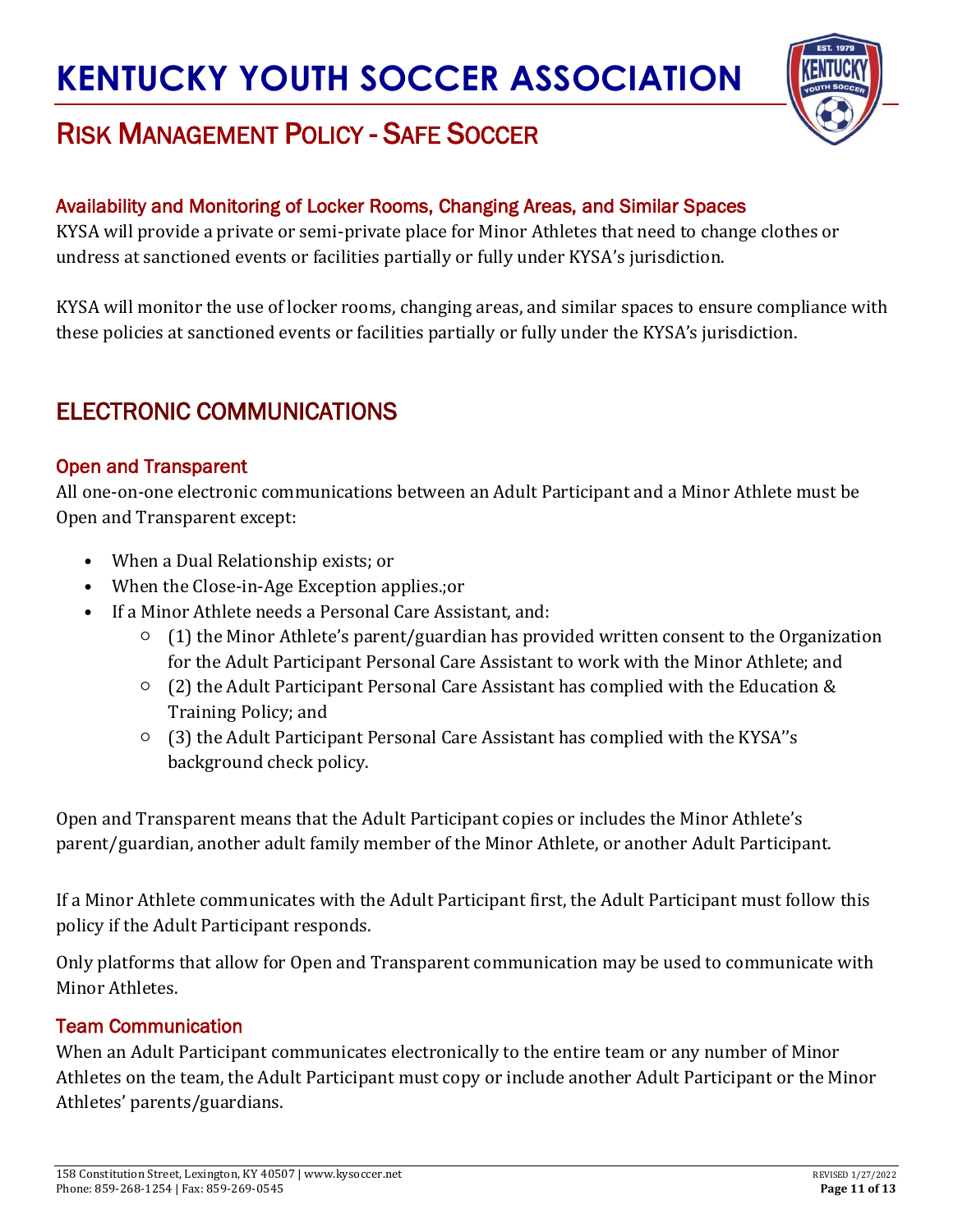

## RISK MANAGEMENT POLICY - SAFE SOCCER

#### **Content**

All electronic communication originating from an Adult Participant(s) to a Minor Athlete(s) must be professional in nature unless an aforementioned exception exists.

#### Requests to Discontinue

Parents/guardians may request in writing that the Organization or an Adult Participant subject to this policy not contact their Minor Athlete through any form of electronic communication. The Organization and the Adult Participant must abide by any request to discontinue, absent emergency circumstances.

### TRANSPORTATION

#### **Transportation**

An Adult Participant cannot transport a Minor Athlete one-on-one during In-Program travel, except if:

- A Dual Relationship exists; or
- The Close-in-Age Exception applies; or
- If a Minor Athlete needs a Personal Care Assistant, and:
	- $\circ$  (1) the Minor Athlete's parent/guardian has provided written consent to the Organization for the Adult Participant Personal Care Assistant to work with the Minor Athlete; and
	- o (2) the Adult Participant Personal Care Assistant has complied with the Education & Training Policy; and
	- $\circ$  (3) the Adult Participant Personal Care Assistant has complied with the KYSA''s background check policy; and
- The Adult Participant has advance, written consent to transport the Minor Athlete one-on-one obtained at least annually from the Minor Athlete's parent/guardian.

Minor Athlete(s) or their parent/guardian can withdraw consent at any time.

An Adult Participant meets the In-Program transportation requirements if the Adult Participant is accompanied by another Adult Participant or at least two minors.

Written consent from a Minor Athlete's parent/guardian is required for all transportation sanctioned by KYSA at least annually.

### LODGING

#### Hotel Rooms and Other Sleeping Arrangements